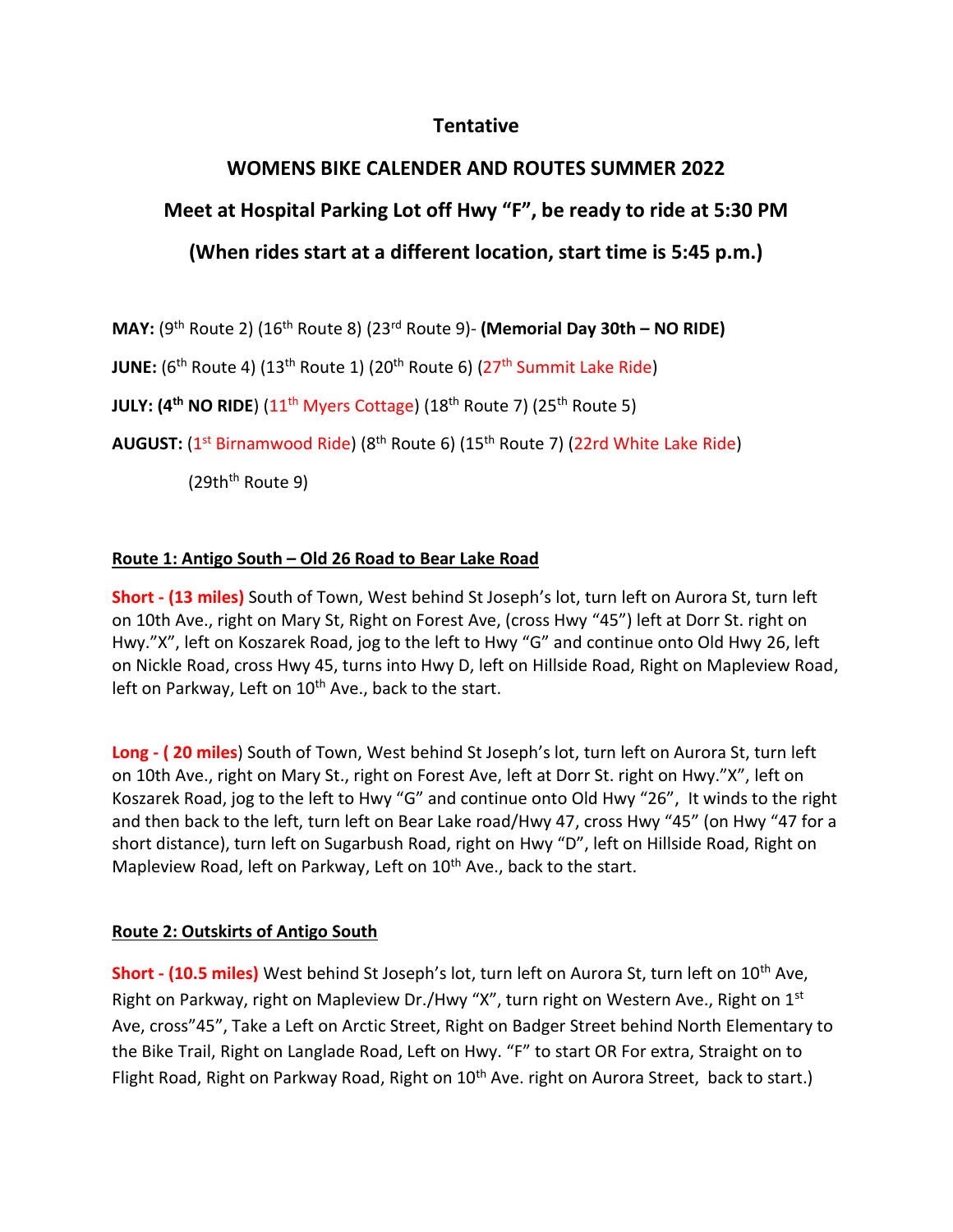**Long - (19.5 miles)** West on St. Joseph's lot, turn left on Aurora St, turn left on 10th Ave, Right on Parkway , Left on Mapleview Dr, onto Maple Road, Right on Rollwood Road, left on Sunnyside, turns right into Range Road/Hwy "G", cross Hwy "45", go straight onto Springbrook Road, Right on Hwy "X"/Winter Road, Left on Western Road, Right on 1<sup>st</sup> Ave, cross"45", Take a Left on Arctic Street, Right on Badger Street behind North Elementary to the Bike Trail, Straight on to Flight Road, Right on Parkway Road, Right on 10<sup>th</sup> Ave. right on Aurora Street, back to start.

#### **Route 3: Antigo Flats West**

**Short -** (12 Miles) – West behind St Joseph's lot, turn left on Aurora St, turn left on 10<sup>th</sup> Ave, turn right onto Parkway Rd, Right Forrest Rd , Continue and cross Hwy 45 turns into Hwy Y, Right on Hwy H, cross over Hwy 64, Right on First Ave, **walk** your bike across Hwy 64 until 1st Ave begins again, cross Hwy 45, turn right on Hudson St, turn left on 2<sup>nd</sup> Ave, Right on Langlade Road back to Parking Lot

Long - (20 Miles) –West behind St Joseph's lot, turn left on Aurora St, turn left on 10<sup>th</sup> Ave, turn right on to Parkway Rd, Right Forrest Rd , Continue and cross Hwy 45 turns into Hwy Y, Right on Hwy H, cross over Hwy 64, Right on Hwy N, cross Hwy 45 by Rick's Roadhouse, turns into Cherry Road, Right on Hwy V turns into Hwy 52, cross Hwy 64 back to Parking Lot

## **Route 4: Antigo East of town**

**Short** - (12 miles) - West behind St Joseph's lot, turn left on Aurora St, turn left on 10<sup>th</sup> Ave, turn right onto Parkway Road, Left on Forrest Road, left on Orchard Road, Left on Crestwood Road, Right on Forest Road, Right on Parkway Road, Left on 10<sup>th</sup> Ave, Right on Aurora Street, Back to Parking Lot.

Long - (19 miles) – West behind St Joseph's lot, turn left on Aurora St, turn left on 10<sup>th</sup> Ave, turn right onto to Parkway Road, Left on Forrest Road, right on Orchard Road, right on Hill road, (Left on Hill road shortens ride to 15 miles) left on price-polar road, left on Crestwood Road, Right on Forest Road, Right on Parkway Road, Left on 10<sup>th</sup> Ave, Right on Aurora Street, Back to Parking Lot. (Extra Distance, go straight on Parkway to Flight Road, turn left, left on Langlade Road and Back to Parking Lot)

## **Route 5: South of town – Meyer/Hilger Lakes**

**Short** - (12 miles) West behind St Joseph's lot, turn left on Aurora St, left on 10<sup>th</sup> Ave, Right on Parkway, Right on Mapleview Road, Left on Hillside Road, left on Hwy W, Left on Rollwood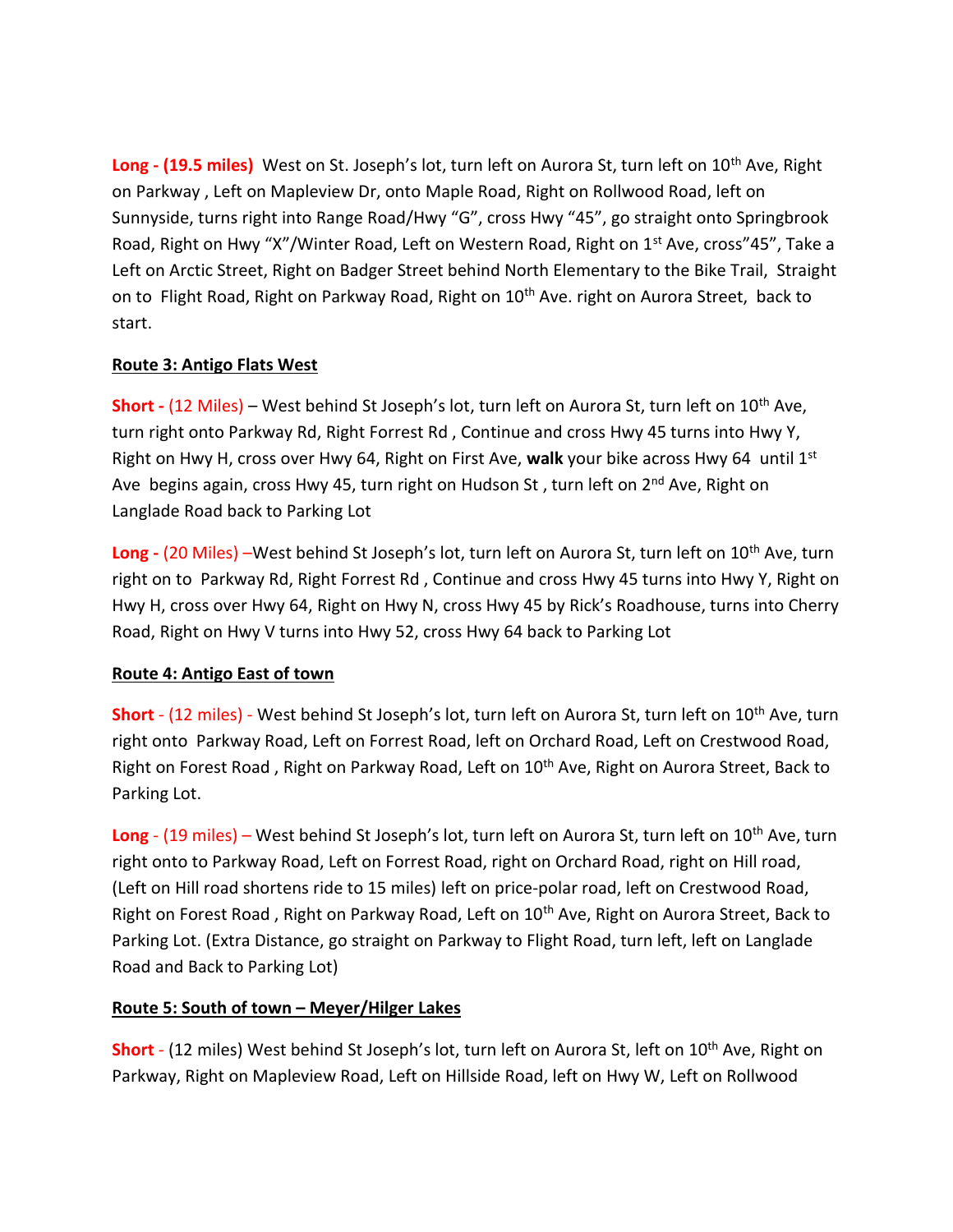Road, follow to the Left, Right on Maple Road, Right on Parkway Road, Left on East  $10^{th}$  Ave, Right on Aurora Street, Back to Parking Lot

**Long** - (23.5 miles) West behind St Joseph's lot, turn left on Aurora St, Left on 10<sup>th</sup> Ave, right on Parkway Road, Right on Mapleview Road, Left on Hillside Road, Left on W,/ right onto Rollwood road, follow Rollwood Road turns into Hwy. W, follow W to the left, right on Trout Road, left on Hwy 47, Right on Maple Grove Road, Left on Hwy D, Left on Evergreen Road, Left on Hwy 47, Right on Hwy W, Follow Hwy. W as it curves to the left, right on Trout Road, left on Hwy "AA", left on E 10<sup>th</sup> Ave, Right on Aurora Street, Back to Parking Lot.

#### **Route 6: Rolling Hills Southeast**

**Short** - (13 miles) West behind St Joseph's lot, turn left on Aurora St, turn left on 10th Ave, Turn Right on Hwy AA, continue on Hwy AA past Crestwood School, Left on Crestwood Road, Left on Forest Ave, Right on Parkway cross over Hwy F, Left on Flight Road, Left on Langlade Road, back to parking lot.

**Long** – (19miles) West behind St Joseph's lot, turn left on Aurora St, turn left on 10th Ave, turn right on Hwy AA, continue on Hwy AA past Crestwood School, right on Crestwood Road, right on Hwy "W", Right on Maple Road, left on Mapleview, Right on Parkway cross over Hwy F, Left on Flight Road, Left on Langlade Road, back to parking lot. OR keep straight on Flight Road onto the Bike Trail back to Langlade Road to parking lot.

#### **Route 7: Southeast**

**Short** - (15 miles) West behind St Joseph's lot, Left on Aurora St., Left on 10th Ave, right on Mary Street, Right on Forest Ave, Left on Pit Road, jog left to Sunnyside Road, follow Sunnyside to the right towards Hwy 45, Turns into Hwy "G" then go straight on Springbrook Road, Right on HH, Right on Winter Road, Left on Western Ave, Right on 10<sup>th</sup> Ave, Left on Aurora St to the parking lot.

**Long** - (23 miles) West behind St. Joseph's lot, Left on Aurora St., Left on 10th Ave, right on Mary Street, Right on Forest Ave, Left on Pit Road, jog left to Sunnyside Road, follow Sunnyside to the right towards Hwy 45, Turns into Hwy "G" then go straight on Springbrook, Left on HH, Right on Hwy G, Left on Tobias Road (School Road), Left on Bear Lake Road, Left on Old 26, Right on Nickel Road, Cross Hwy. "45", Left on Hillside Road, left on Maple view road, left on Parkway, left on 10<sup>th</sup>, right on Aurora St. to the parking lot

## **Route 8: North of town, the flats**

**Short** – (13 miles) Go North on Langlade road, turn left on 2<sup>nd</sup> Ave, turn right on Arctic St. proceed through the Fairgrounds, turn right on North Ave, turn left on Pioneer Road, turn right